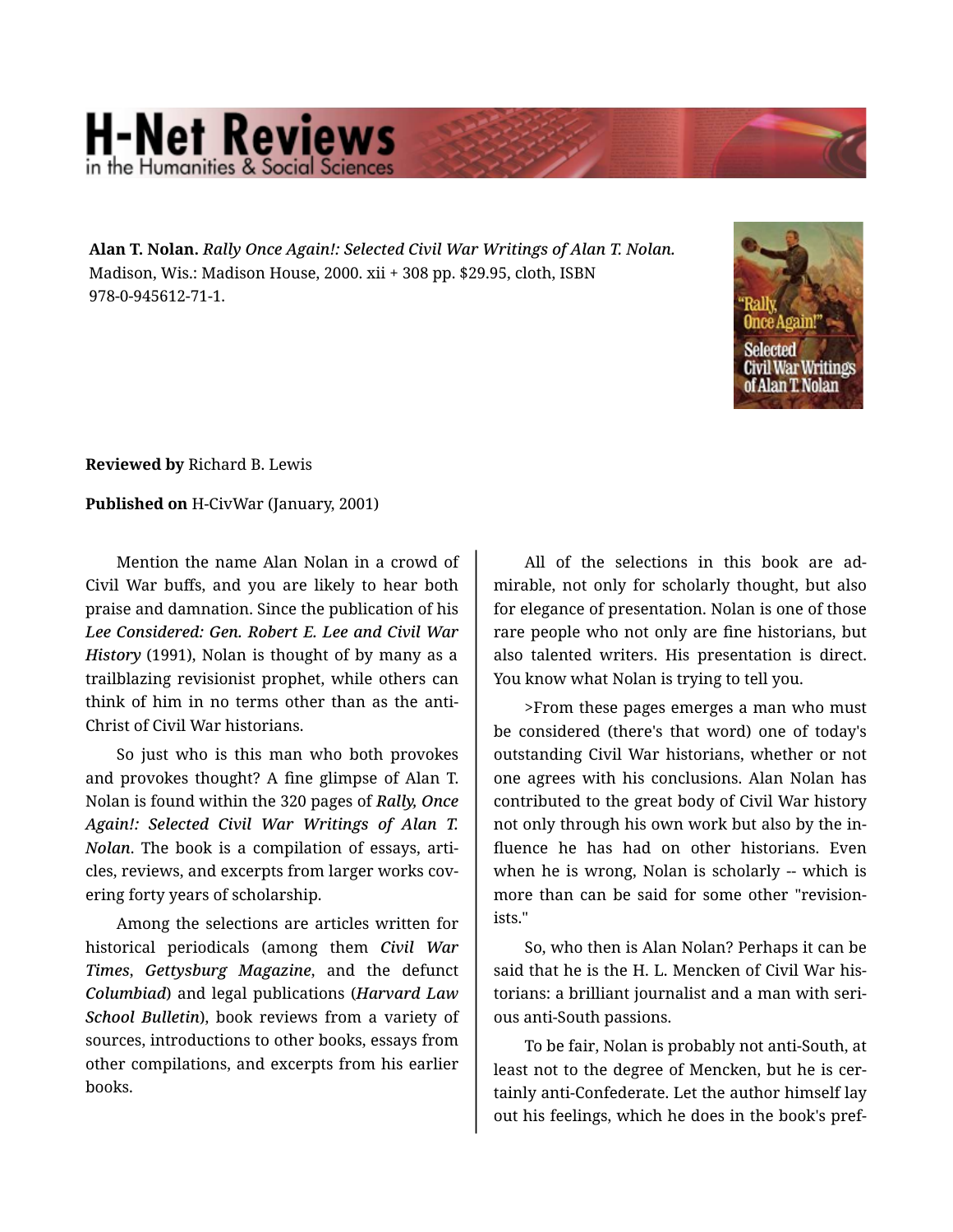ace. After labeling the "contentions of the South‐ ern myth of the Lost Cause" as "offensive," he states, "I find almost nothing in the Confederate culture or tradition to admire or celebrate."

There you have it, in classic Nolan fashion, clear and to the point. His statement should not be a revelation to anyone familiar with his catalog. As this book demonstrates, Nolan is almost consistently hostile to anything Confederate (as well as to historians who dare portray Confeder‐ ates favorably) and adulatory of anything Federal.

Chief among Nolan's targets is, of course, Robert E. Lee. Nolan was right to ask us to "con‐ sider" the general and man. Much of the body of work on Lee tends to deify him and to raise him to the status of infallible saint. Much of *Rally, Once Again!* is devoted to Nolan's writings on Lee. In most of them, Nolan calls into question Lee's military judgement as well as personal character. Some of his conclusions seem reasonable, but oth‐ ers are preposterous. It seems that Nolan views Lee as the embodiment of the "Lost Cause" Nolan so despises and, because of this bent, seeks liter‐ ary assassination of the "Hero of the South." Per‐ haps this is not true, but the tone and vigor of Nolan's prosecution of Lee certainly suggest an author "out to get" his quarry.

Part of the problem with Nolan's case against Lee is in the selectivity of evidence he presents, introducing only those things that support his argument and ignoring or discounting facts which do not.

In "Considering *Lee Considered*," Nolan as‐ serts that Lee hated the North, citing Lee's own statements referring to the Federals as "vandals" who were filled with "malice and revenge." What indeed was Lee to think of the behavior of Federal troops under Pope, Hunter, and Sheridan? Were the destroyers of the private homes and property and harassers of defenseless noncombatants no‐ ble warriors?

Not included in Nolan's argument is this quo‐ tation attributed to Lee: "I have fought against the people of the North because I believe they were seeking to wrest from the South its dearest rights. But I have never seen the day when I did not pray for them." That statement has its own incrimina‐ tions, but clearly this is not the language of a man filled with hatred.

Nolan also states that Lee was not a postwar conciliator. Among his citations is a statement Lee made to William Preston Johnston in which he re‐ ferred to the "vindictiveness and malignity of the Yankees." Again, was Lee supposed to embrace and applaud the often harsh and often corrupt practices of the occupying Federal garrisons in the South during Reconstruction?

Typical of the great body of evidence to the contrary not presented by Nolan was Lee's reply to a venom-filled letter from a Confederate wid‐ ow: "Madam, do not train up your children in hos‐ tility to the government of the United States. Re‐ member we are all one country now. Put aside all sectional feeling and bring them up to be Ameri‐ cans."

Nolan takes to task the historians who, to him, have sought to raise Lee to sainthood. To a considerable degree, Nolan is right, though he is again selective in his presentation. He singles out Charles Bracelen Flood for referring to Lee as a "Confederate Santa Claus" in Flood's book *Lee: The Last Years*. Flood used that term when de‐ scribing Lee at Christmas on horseback with a sack of gifts for young neighboring children. What other term would have been more appropriate for Flood to use?

Nolan dismisses the writings of Col. Charles Marshall, Lee's aide and one of his closest asso‐ ciates during the war. Nolan also wholly em‐ braces the views of Maj. Gen. J. F. C. Fuller, the British military historian who was highly critical of Lee. We are asked, therefore, to believe that Fuller, a man writing a continent and several decades away, more fully understood Lee and his campaigns than did a man who often shared Lee's very tent.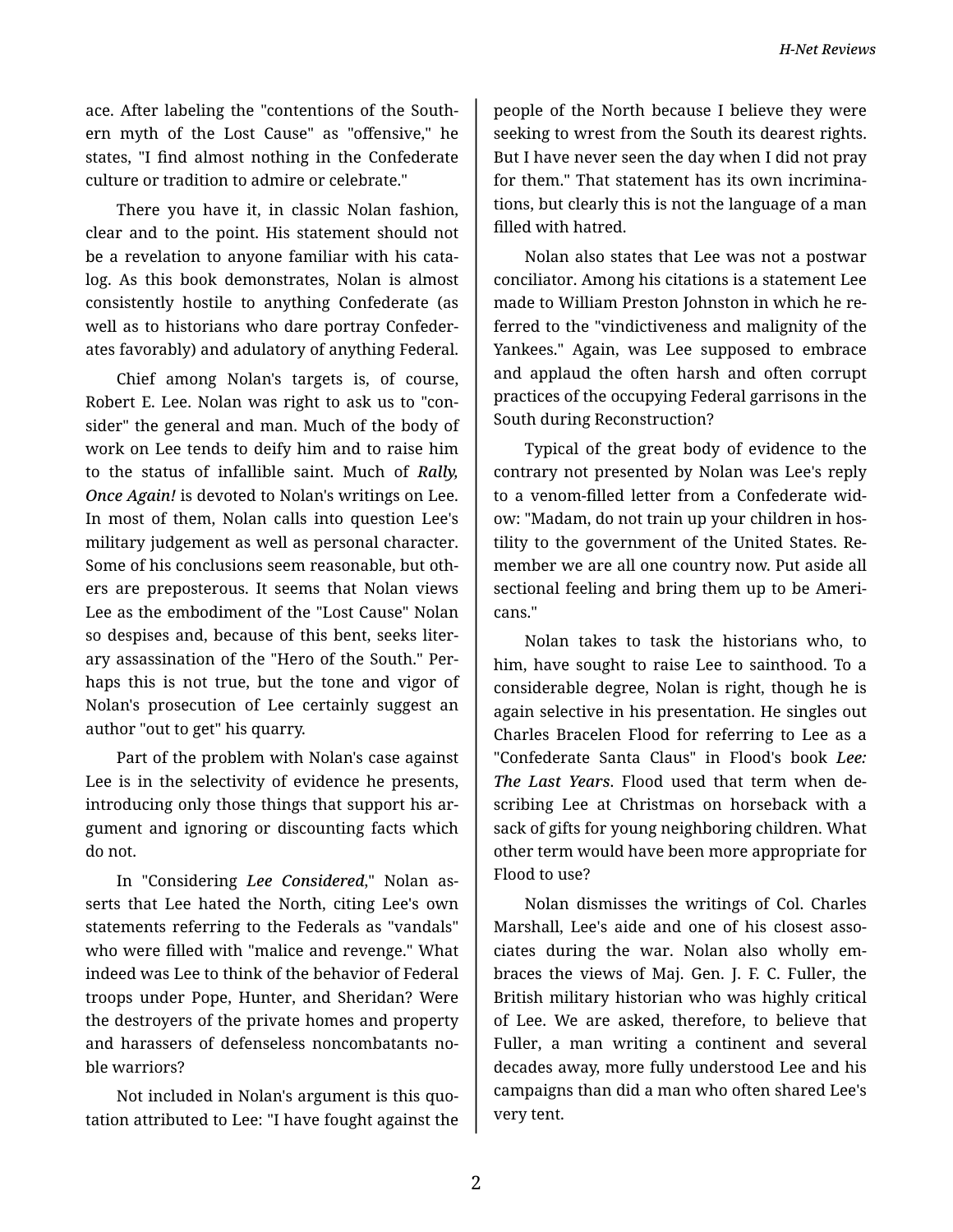In "General Lee - A Different View" (essay from *The Color Bearers*, American Blue and Gray Association, 1995), Nolan argues that, while sound and even brilliant as a tactician and operational strategist, Lee's great failure as a commander was in "grand strategy." In this, Lee "did not under‐ stand the war." Because Lee embraced an aggres‐ sive strategy of conducting offensive operations against the Union armies, he decimated his forces in a series of costly battles, incurring losses he could not replace. In doing so, Lee rendered his army vulnerable to the immobility imposed on it by Appomattox.

Nolan contends that Lee should have pursued a defensive war, husbanding his limited re‐ sources, and keeping at bay a superior force. In the course of this strategy, Lee might have inflict‐ ed sufficient casualties on his opponent and pro‐ longed the conflict to a point at which northern popular support for the war effort diminished.

The author's argument is well conceived, ad‐ mirably presented, and not at all without merit, though it ignores the question of whether Lincoln and his generals would have played along. Nolan uses the Battle of Fredericksburg as an example of how Lee should have fought his battles. Lee him‐ self might have wished for that opportunity every time out. Unfortunately for Lee, he faced Ambrose Burnside only once.

Whether we think Alan Nolan right or wrong on Lee, these writings illustrate his greatest virtues as a historian: he presents his subject clearly. His thoughts are organized and well deliv‐ ered. His writing is succinct, clear, and to the point. It is devoid of superfluous prose. Alan Nolan is not out to impress anyone with his ability to craft word pictures. He is simply a good writer. Actually, he is a great writer.

That talent manifests itself throughout the se‐ lections of *Rally, Once Again!* In "R. E. Lee and July 1 at Gettysburg" (from the Gary Gallagher-edited *First Day at Gettysburg,* UNC Press, 1995), Nolan's writing conveys his understanding of who his au-

dience is. The reader of that book is probably a dedicated student of military history, one already quite familiar with the history of the battle. Nolan therefore wastes no space in describing the entire fight but rather sticks closely to his own theme.

Nolan first came to prominence in 1961 with his classic unit study *The Iron Brigade*, chosen by *Civil War Times Illustrated* as one of the one hun‐ dred best Civil War books. An entire section of *Rally, Once Again!* is devoted to his writings on the fabled fighting unit. Through these, Nolan cre‐ ates stirring battle narrative and also brings the reader into personal contact with some of the brigade leaders. For casual history buffs as well as serious students, can this be considered anything other than great reading? It is compelling stuff, brought to life by a man who cares about both his subject and readers.

That Alan Nolan is comfortable in a variety of styles and subjects is clear. From technical battle analysis to character study to legal cases, Nolan writes with clarity, exhibiting an unyielding re‐ spect to his reader. "Confederate Leadership at Fredericksburg" is as accessible to the lay reader as is "Ex Parte Milligan: A Curb of Executive Mili‐ tary Power." For this reviewer, some of the best works in the book are Nolan's assessment of Lin‐ coln as a lawyer (and how that training manifest‐ ed itself during his presidency) as well as the au‐ thor's analysis of some key legal cases. If Nolan can make a legal case both palatable and interest‐ ing for the masses, his is a unique talent.

Alan Nolan is also a veteran reviewer of books. He states humorously (and correctly) that one of the benefits of being a reviewer is that "you get a free book." Because of his own apparent breadth of interests, Nolan is an accomplished re‐ viewer. He does again exhibit his antipathy to‐ ward historians who favorably portray Confeder‐ ates (the highly respected James I. "Bud" Robert‐ son is condemned, for example) and admiration for those who chronicle Union military units and leaders.